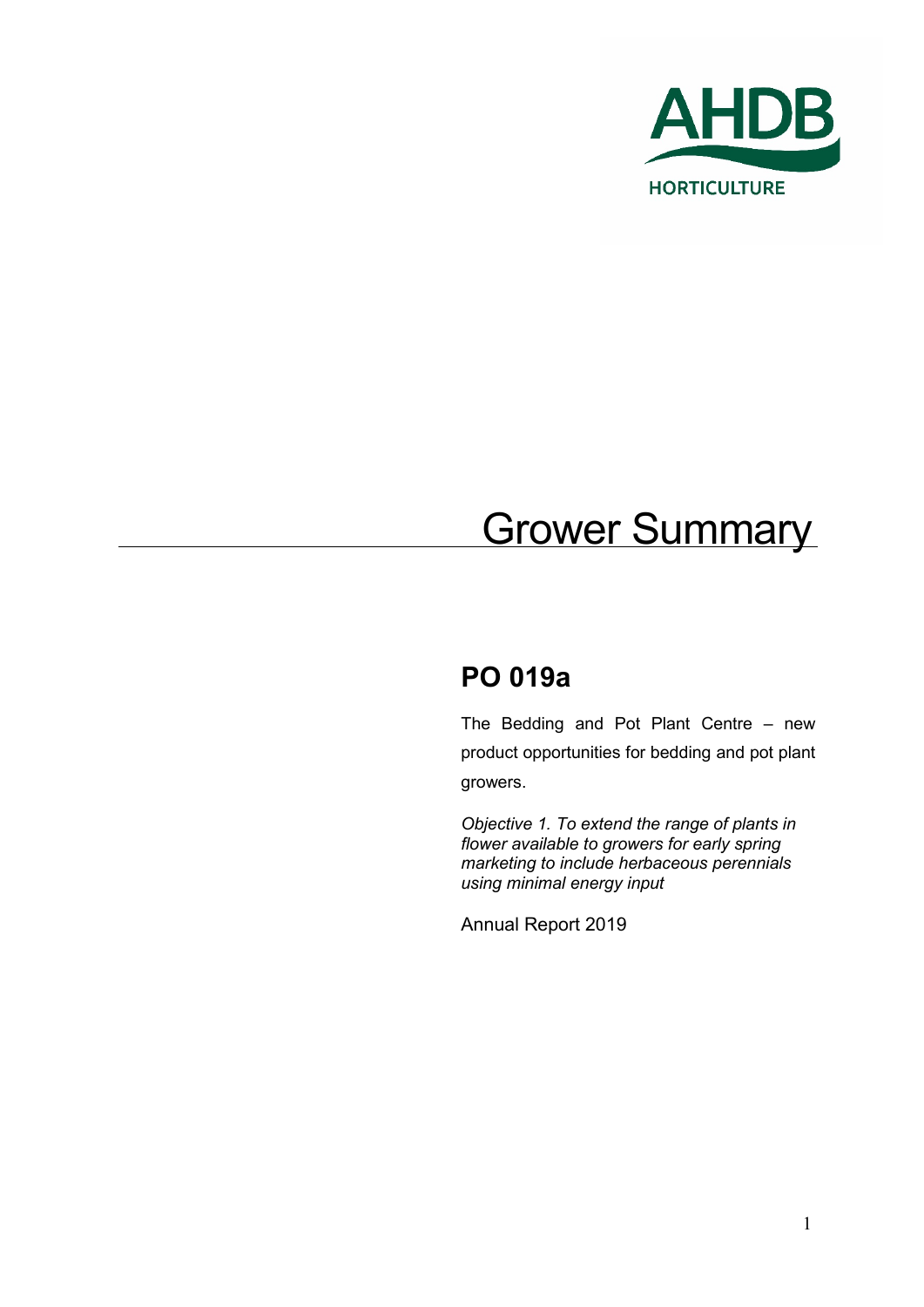### **Disclaimer**

While the Agriculture and Horticulture Development Board seeks to ensure that the information contained within this document is accurate at the time of printing, no warranty is given in respect thereof and, to the maximum extent permitted by law the Agriculture and Horticulture Development Board accepts no liability for loss, damage or injury howsoever caused (including that caused by negligence) or suffered directly or indirectly in relation to information and opinions contained in or omitted from this document.

©Agriculture and Horticulture Development Board 2017. No part of this publication may be reproduced in any material form (including by photocopy or storage in any medium by electronic mean) or any copy or adaptation stored, published or distributed (by physical, electronic or other means) without prior permission in writing of the Agriculture and Horticulture Development Board, other than by reproduction in an unmodified form for the sole purpose of use as an information resource when the Agriculture and Horticulture Development Board or AHDB Horticulture is clearly acknowledged as the source, or in accordance with the provisions of the Copyright, Designs and Patents Act 1988. All rights reserved.

The results and conclusions in this report may be based on an investigation conducted over one year. Therefore, care must be taken with the interpretation of the results.

#### **Use of pesticides**

Only officially approved pesticides may be used in the UK. Approvals are normally granted only in relation to individual products and for specified uses. It is an offence to use nonapproved products or to use approved products in a manner that does not comply with the statutory conditions of use, except where the crop or situation is the subject of an off-label extension of use.

Before using all pesticides check the approval status and conditions of use. Read the label before use: use pesticides safely.

#### **Further information**

If you would like a copy of the full report, please email the AHDB Horticulture office (hort.info.@ahdb.org.uk), quoting your AHDB Horticulture number, alternatively contact AHDB Horticulture at the address below.

AHDB Horticulture, AHDB Stoneleigh Park Kenilworth **Warwickshire** CV8 2TL

Tel – 0247 669 2051

AHDB Horticulture is a Division of the Agriculture and Horticulture Development Board.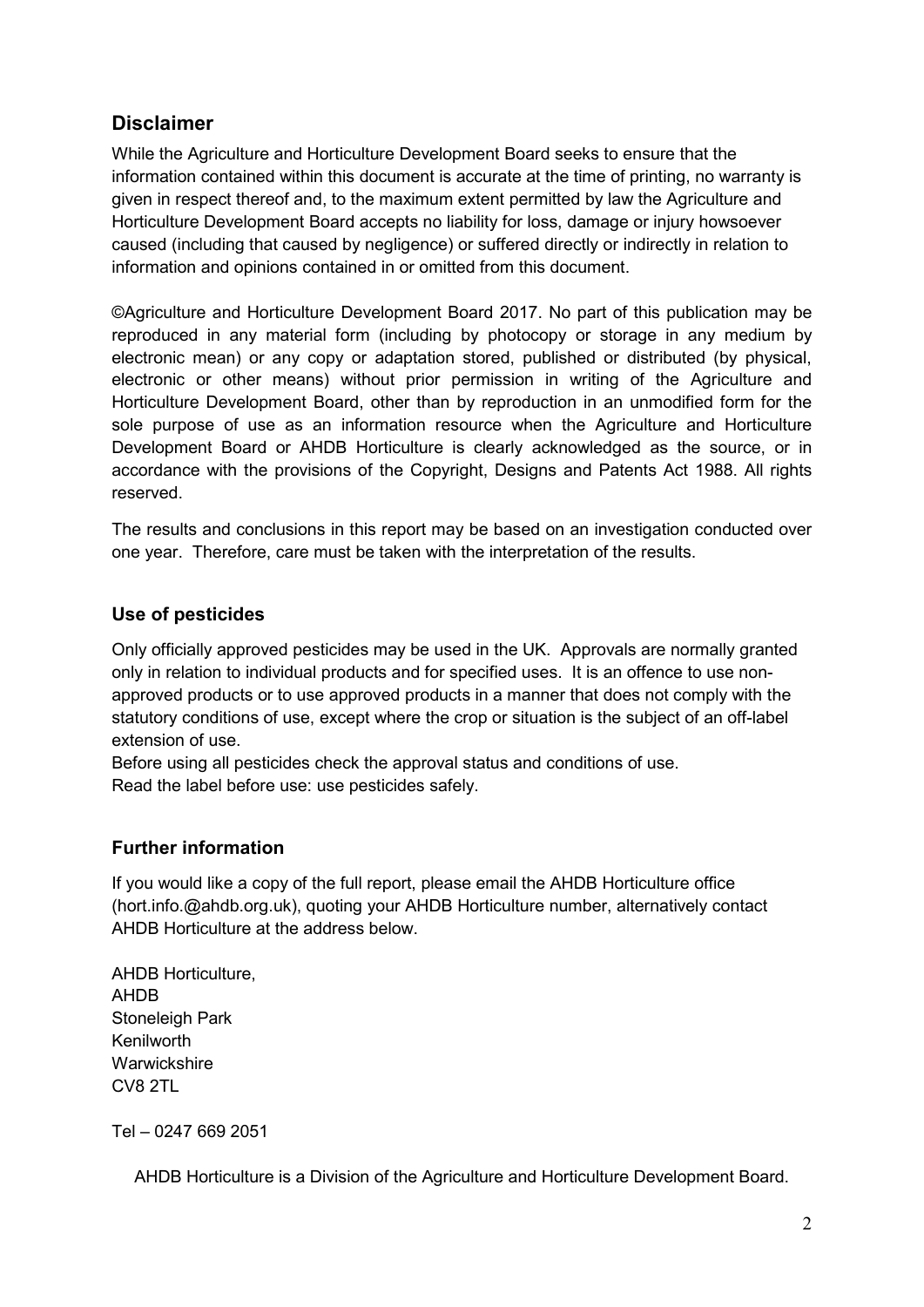| <b>Project title:</b>                                       | The Bedding and Pot Plant Centre – new product<br>opportunities for bedding and pot plant growers.<br>Objective 1. To extend the range of plants in flower<br>available to growers for early spring marketing to include<br>herbaceous perennials using minimal energy input. |  |  |  |
|-------------------------------------------------------------|-------------------------------------------------------------------------------------------------------------------------------------------------------------------------------------------------------------------------------------------------------------------------------|--|--|--|
| Project number:                                             | PO 019a                                                                                                                                                                                                                                                                       |  |  |  |
| Project leader:                                             | Dr Jill England, ADAS Boxworth                                                                                                                                                                                                                                                |  |  |  |
| <b>Report:</b>                                              | Annual report, 31 March 2019                                                                                                                                                                                                                                                  |  |  |  |
| <b>Previous report:</b>                                     | None                                                                                                                                                                                                                                                                          |  |  |  |
| Key staff:                                                  | Dr Jill England (ADAS), Senior Horticulture Consultant<br>Chloe Whiteside (ADAS), Horticulture Consultant<br>David Talbot (ADAS), Horticulture Consultant<br>Peter Seymour (ADAS) Senior Research Technician                                                                  |  |  |  |
| Location of project:                                        | Baginton Nurseries, Coventry, Warwickshire<br>W D Smith and Sons, Battlesbridge, Essex                                                                                                                                                                                        |  |  |  |
| <b>Industry Representative:</b>                             | Caroline Shove, Bryants Nurseries Ltd, Water Lane,<br>Bovingdon, Hemel Hempstead, Hertfordshire, HP3 0NA                                                                                                                                                                      |  |  |  |
| Date project commenced:                                     | 1 April 2017                                                                                                                                                                                                                                                                  |  |  |  |
| Date project completed<br>(or expected completion<br>date): | 31 March 2019                                                                                                                                                                                                                                                                 |  |  |  |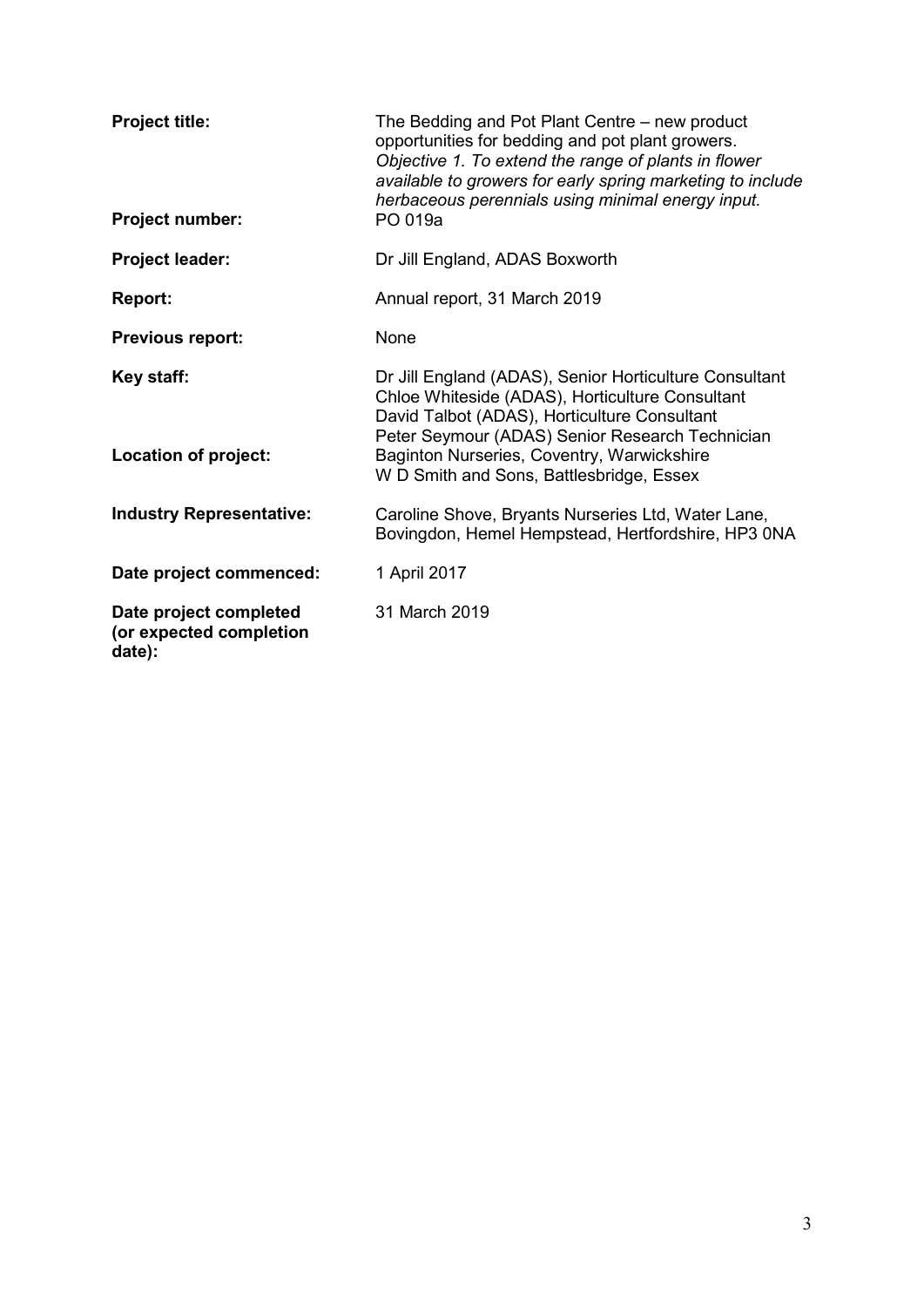## **Grower Summary**

#### **Headline**

- To achieve flowering by week 14 and 16:
	- o Apply heat from as late as mid-March for all of the species examined, except *Campanula persicifolia* 'Takion Blue' *and Gaura lindheimeri* 'Sparkle White'.
	- $\circ$  Apply heat from mid-January or mid-February to achieve flowering in week 14 in *C. persicifolia* 'Takion Blue'; from mid-February to achieve flowering in week 16.
	- o *G. lindheimeri* 'Sparkle White' did not produce flowers by week 16.

#### **Background**

The Bedding and Pot Plant Centre (BPPC) has been established to address the needs of the industry via a programme of work to trial and demonstrate new product opportunities and practical solutions to problems encountered on nurseries. Knowledge transfer events including trial open days and study tours are also included in the programme. The work programme is guided by a grower-led Management Group that includes members of the BPOA Technical Committee, and representatives from Baginton Nurseries, Coventry the host nursery for the BPPC, and growers representing both the bedding and pot plant sectors.

*This is the Bedding and Pot Plant Centre report for:* 

*Objective 1: To extend the range of plants in flower available to growers for early spring marketing to include herbaceous perennials using minimal energy input.*

#### **Summary**

Research over a number of years has confirmed that high early spring light levels in some areas of the US and continental Europe allow the successful forcing of a range of perennials and these can then be marketed as seasonal colour in a similar manner to traditional bedding and pot plants. Under UK conditions, however, many species do not produce a marketable product without additional supplementary light, and unless there are special circumstances potential improved returns don't compensate for the installation and running costs of lighting. However, a limited range of species may be suitable for low energy forcing under UK conditions and these have investigated in these trials.

There is an increasing trend, and interest among growers, to extend the herbaceous perennial season and product range so as to provide more flowering plants by early spring,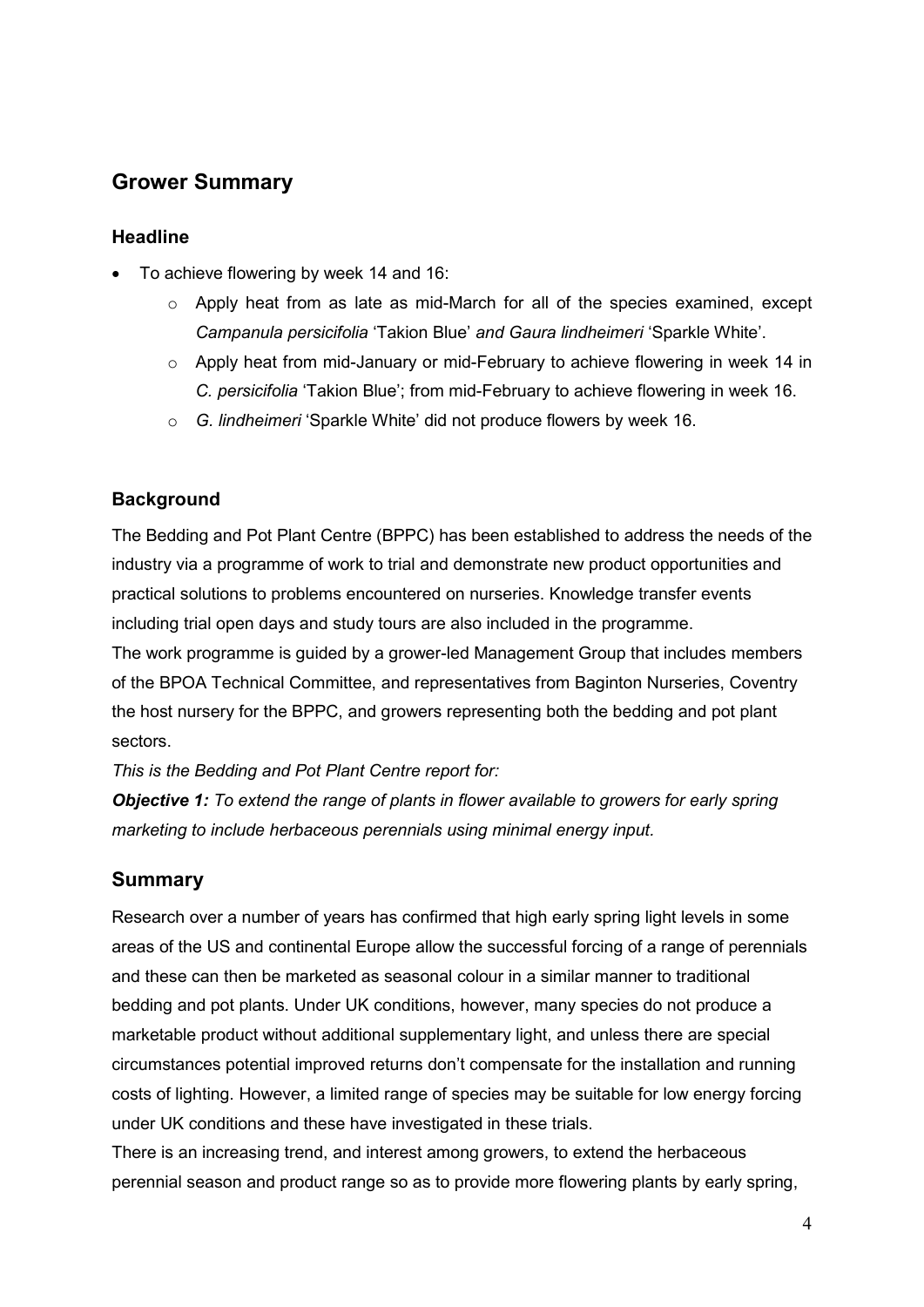ready for impulse sales. The objective of this trial was to identify perennials that may be produced successfully under protection with minimal energy inputs, aiming to advance the natural marketing window. Six species were examined, applying heat from mid-January (Batch 1), mid-February (Batch 2) or mid-March (Batch 3), or maintaining frost protection only (Batch 4).

Seeds of six perennial species (*Campanula persicifolia* 'Takion Blue', *Gaura lindheimeri*  'Sparkle White', *Scabiosa japonica* var. *alpina* 'Ritz Blue', *Silene alpestris* 'Starry Dreams', *Arenaria montana* and *Geum coccineum* 'Koi') were sown into 104-cell trays in week 29 (21 July 2017) at Baginton Nurseries, Coventry and germinated at a minimum temperature of 15˚C. Plants were transplanted (week 40) into black jumbo 6-packs and 1 L pots (Bulrush growing media, 15 mm peat, 25% Forest Gold, 2.5% clay + base fertiliser; Osmocote Exact High K, 5-6 m  $\omega$  2.5 g/L) and maintained under glass within the propagation area for two weeks to enable the plants to bulk up, and then moved into a polytunnel with frost protection (2˚C, vent 4˚C) in week 42 to provide a cold period. Plants were transferred to W.D. Smith & Sons (Battlesbridge, Essex) in week 50, where they were maintained under unheated glass with frost protection until treatments were applied. Plants were moved into heated glass (12˚C, vent 15˚C) in three batches (Batches 1-3), in weeks 2, 6 and 10, 2018, with Batch 4 remaining in unheated glass with frost protection only (2˚C, vent 4˚C) throughout the trial. Each plant species was represented within each batch, and half of each were available for plant growth regulator treatments; PGRs were applied as required to control stretch (**[Table](#page-4-0)  [1](#page-4-0)**).

Plants were monitored throughout the winter and assessed for number in flower, quality and height in weeks 14 and 16.

| <b>Treatment</b>  | <b>Species</b>                | <b>PGR</b> | 22/01/2018             | 20/02/2018             |
|-------------------|-------------------------------|------------|------------------------|------------------------|
|                   | Campanula persicifolia        | Yes        | Daminozide* 5 g/L      | Daminozide* 5 g/L      |
| 2                 | 'Takion Blue'                 | <b>No</b>  |                        |                        |
| 3                 | Gaura lindheimeri             | Yes        | Daminozide* 5 g/L      |                        |
| 4                 | 'Sparkle White'               | No.        | $\blacksquare$         |                        |
| 5                 | Scabiosa japonica var. alpina | <b>Yes</b> | Daminozide* 5 g/L      | -                      |
| 6                 | 'Ritz Blue'                   | <b>No</b>  |                        |                        |
| 7                 | Silene alpestris              | Yes        |                        |                        |
| 8                 | 'Starry Dreams'               | <b>No</b>  |                        |                        |
| 9                 | Arenaria montana              | Yes        | Paclobutrazol** 3 ml/L | Paclobutrazol** 3 ml/L |
| 10                |                               | No         |                        |                        |
| 11                | Geum coccineum                | Yes        | Daminozide* 5 g/L      |                        |
| $12 \overline{ }$ | 'Koi'                         |            |                        |                        |

<span id="page-4-0"></span>**Table 1.** Plant growth regulator application dates and dose rates

\* Daminozide as Dazide Enhance. \*\*Paclobutrazol as Bonzi.

Batches of the species included in this trial that achieved flowering by weeks 14 and 16, with and without PGR application are summarised in **[Table 2](#page-5-0)**.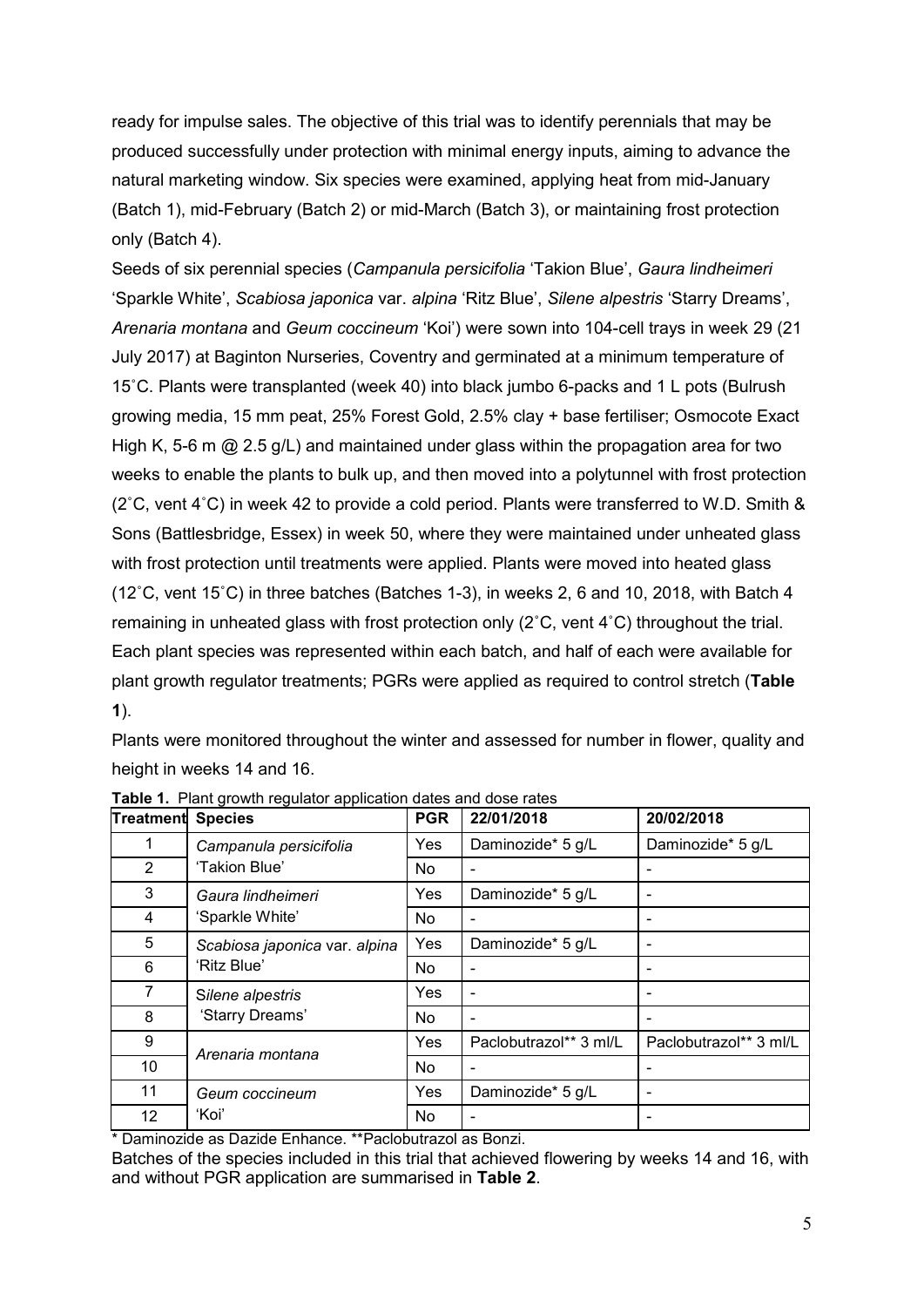<span id="page-5-0"></span>**Table 2.** Summary effect of four heat treatments<sup>+</sup> (batches 1 to 4) with fully open flowers, with and without PGR application at the interim (week 14, 03/04/18) and final assessments (week 16, 18/04/2018)

|                                           | Week 14 |         | Week 16 |         |
|-------------------------------------------|---------|---------|---------|---------|
| <b>Species</b>                            | + PGR   | - PGR   | + PGR   | - PGR   |
| Campanula persicifolia 'Takion Blue'      | 0       | 1       | $1 - 2$ | $1 - 2$ |
| Gaura lindheimeri 'Sparkle White'         | 0       | 0       | 0       | 0       |
| Scabiosa japonica var. alpina 'Ritz Blue' | $1 - 3$ | $1 - 3$ | $1 - 4$ | $1 - 4$ |
| Silene alpestris 'Starry Dreams'          | $1 - 4$ | $1 - 4$ | $1 - 4$ | $1 - 4$ |
| Arenaria montana                          | $1 - 3$ | $1 - 3$ | $1 - 4$ | $1 - 4$ |
| Geum coccineum 'Koi'                      | 1-4     | $1 - 4$ | $1 - 4$ | $1 - 4$ |

+Treatments: heating applied from week 2 (batch 1), week 6 (batch 2), week 10 (batch 3) or not at all (batch 4).

*Campanula persicifolia* 'Takion Blue' did produce flowers by week 14. PGR application was required to control plant height and prevent stretch, but caused some delay to flowering.

*Gaura lindheimeri* 'Sparkle White' did not achieve flowering by week 16 using the early heating regimes. However, buds were present in all batches, and there was potential to market the plants early although 'green'.

*Scabiosa japonica var. alpina* 'Ritz Blue' started to produce flowers as early as week 10, and flowers were present in all batches by week 14. However, plants would benefit from earlier sowing or provision of more warmth post-transplant to achieve bulkier plants.

*Silene alpestris* 'Starry Dreams' did produce flowers by weeks 14 and 16, with the first flowers present from week 2, in Batches 1-3, and with adjustments to scheduling such as earlier sowing or more heat prior to the cold period, bulkier plants could be produced that would be marketable earlier. However, tip burn developed in all treatments and whilst attractive, the plants were not considered to have the necessary impact to capture the attention of consumers.

*Arenaria montana* was in flower from week 10. However, it proved to be a very vigorous species, and growth was not sufficiently controlled with two applications of paclobutrazol (3 ml/L). Marketable plants may be produced for week 14 through adjustments to scheduling, for example lower temperature combined with earlier PGR application.

*Geum coccineum* 'Koi' produced flowers by week 10, and would have been marketable at this time had they bulked up sufficiently to achieve pot cover by this time. This variety flowers on relatively short stems, and did not require PGR application. However, the *Geum* did appear to attract aphids, therefore growers will need to monitor crops closely.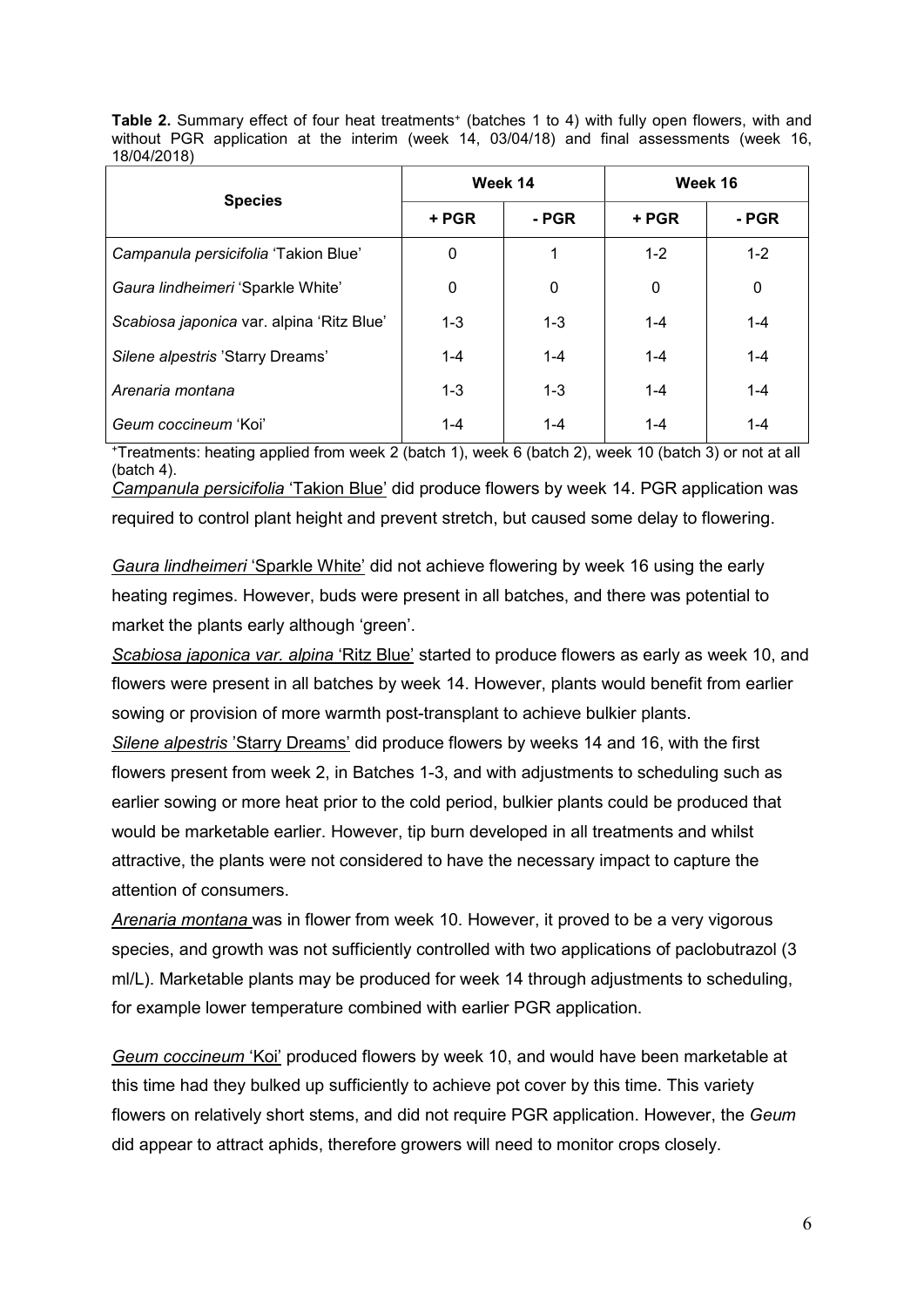#### **Conclusions**

The premise of this work was to produce plants in flower with minimal energy input such as heat and light. Many plants have critical vernalisation and photoperiod requirements to induce flowering, and such information is available for some but not all perennial species. Long day plants requiring >12 hour days are more likely to require supplementary, photoperiodic or night break lighting to induce flowering under short day conditions. Of the species examined here, it is known that *Campanula persicifolia* 'Takion Blue' and *Geum coccineum* 'Koi' are day neutral (will flower under any day length); all other species have been determined to require long days to initiate flowering. Careful selection of species in consideration of their requirements will enhance the prospects of achieving early spring flowering with minimal energy input.

The *Silene alpestris* 'Starry Dreams', *Scabiosa japonica var. alpina* 'Ritz Blue' and *Geum coccineum* 'Koi' require some attention to scheduling to bulk up plants for early marketing; for Geum in particular it would be possible to produce good quality plants for marketing earlier than week 14. This could include, for example, earlier seed sowing or allowing a longer period under heat prior to the cold period. Conversely, *Arenaria montana* was too vigorous for production under the parameters of this trial, and growth would need to be reduced through a combination of adjustments to scheduling and production temperature. *Gaura lindheimeri* 'Sparkle White' did not produce flowers by week 16, however plants would have been marketable 'green' prior to week 14. *Campanula persicifolia* 'Takion Blue' produced plants suitable for marketing by week 14 and 16, although PGRs were required to control growth and produce a consistent plant height.

- In summary, to achieve flowering by week 14 and 16:
	- o Apply heat from as late as mid-March for all other species examined except *Campanula persicifolia* 'Takion Blue' and *Gaura lindheimeri* 'Sparkle White'.
	- o Apply heat to 12°C from mid-January or mid-February to achieve flowering in week 14 in *C. persicifolia* 'Takion Blue'; from mid-February to achieve flowering in week 16.
	- o *G. lindheimeri* 'Sparkle White' did not produce flowers by week 16, but was marketable 'in the green'.

#### **Action points**

- If there are opportunities for early impulse sales of flowering plant material, five of the six species examined may be brought into flower by weeks 14 and 16 with additional heat.
- The scheduling used in this trial may be amended to improve marketability: